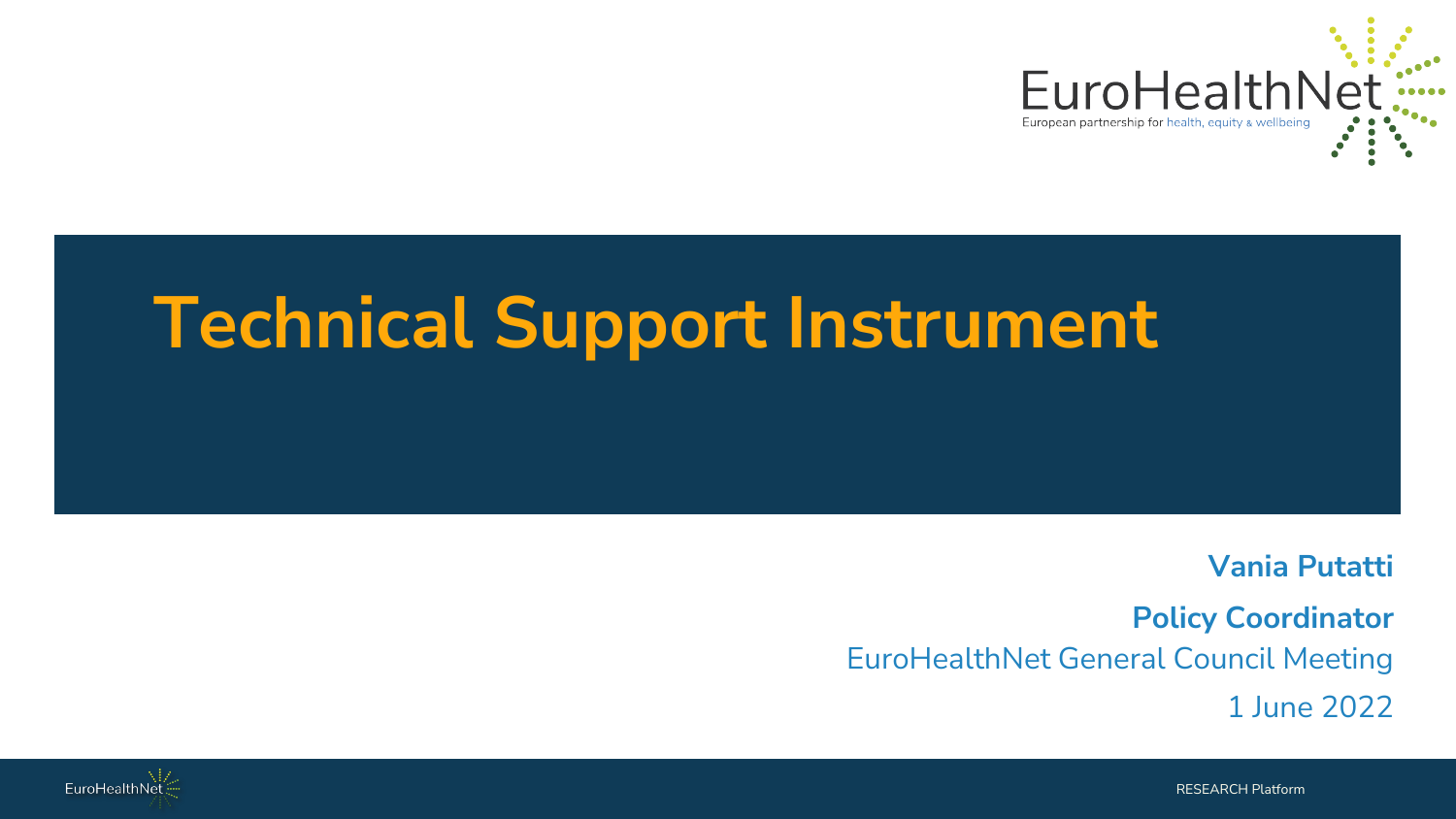# **Technical Support Instrument**

*"Provide tailor-made technical expertise to EU Member States to design and implement reforms"*



**SUPPORTING REFORMS** 







PROJECS DESIGN AND IMPLEMENTATION **CAPACITY** BUILDING

# *100% EU funding*



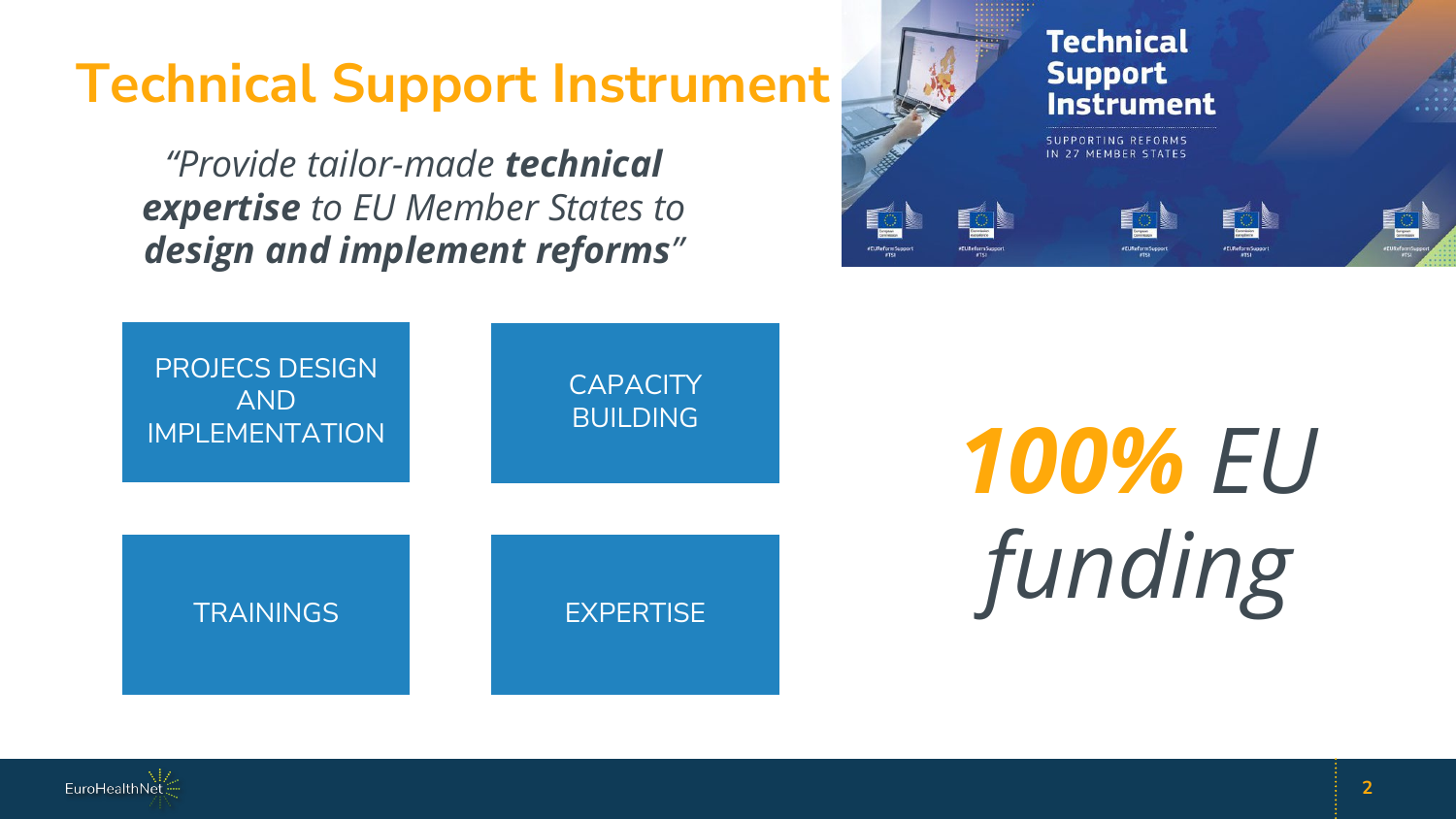## **Examples of projects**



#### **Strengthening primary** health care

The European Commission supports Austria in strengthening the capacity for setting up new units in primary health care. The programme provides advice for establishing individual primary health care units, trainings, and communication activities and helps to create a web platform and an updated start-up guide. As a result, of this project. Austria is moving forward with the implementation of its primary care reform, notably by enabling health professionals to start their own primary healthcare units with a multi-professional team.

Deliverable 2: Equity and social determinants of health (SDH) reportinternational and national experiences on monitoring and visualising equity and **SDH** linistry of Health and Direct ublic health actions through bet<br>on equity and social determinar<br>mproved tools for evaluating he iroject is funded by the European Union via the Structuri<br>in Support Programme and implemented by ICF, in cooperatio<br>he Directorate General for Structural Reform Support of th



**Deliverable 3: Evaluation framework report for** health promotion interventions implemented at municipal level



#### Improving the quality of integrated primary care

The European Commission supported Belgium in improving the quality and efficiency of health care provision at regional level. Reorganising health care provision and funding is institutionally complex yet necessary in an ageing country. The programme provided expertise to help reform primary healthcare, also taking into account other services with a direct impact on patient health and the costs for the health system. As a result of this project, Belgium was able to acquire the capacity to carry out the desired reform and has also learnt from other European countries' having experience with similar reforms. support the integration of migrants in labour markets and in society.

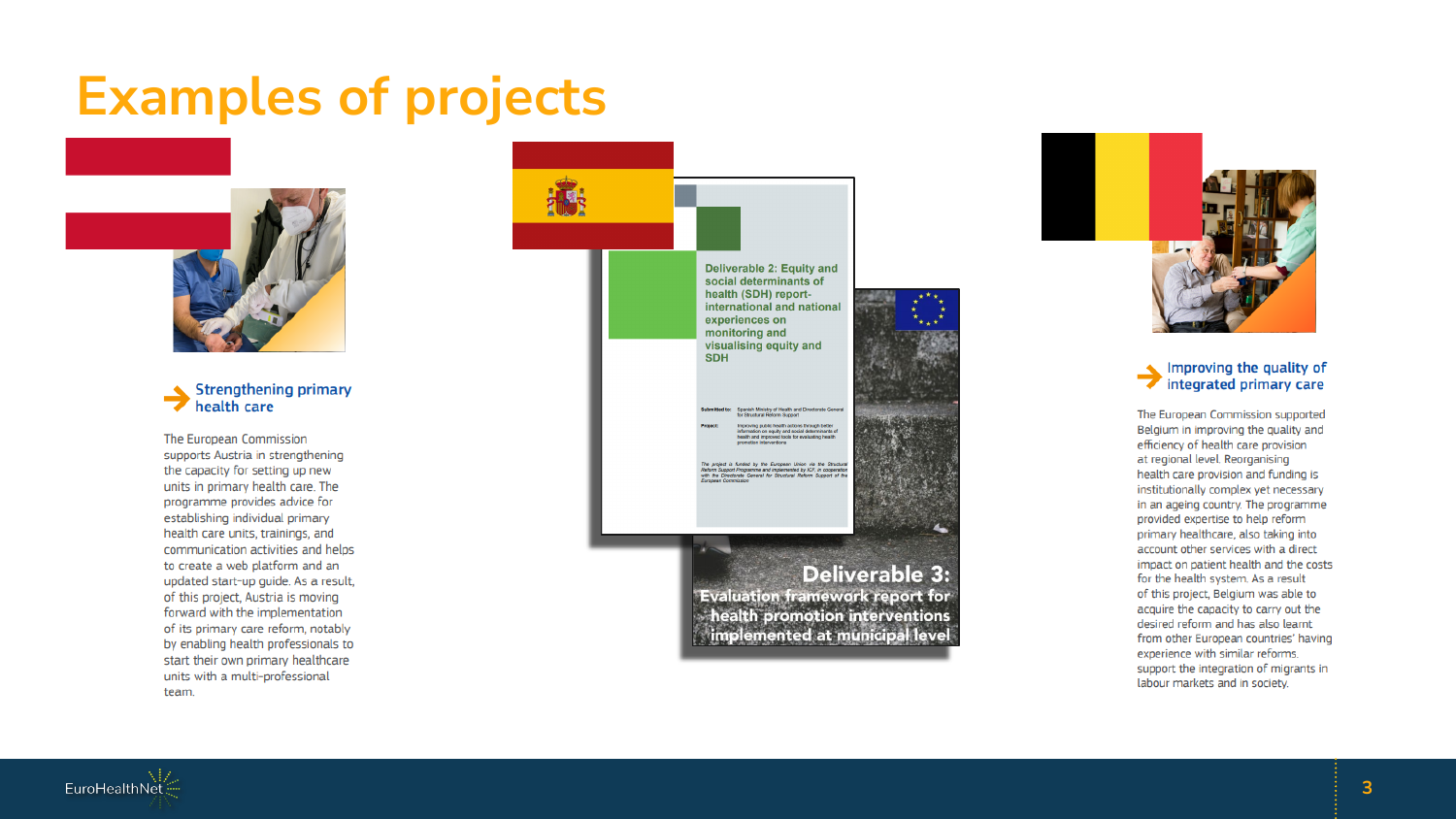# **Who, What, When**

*Who:* **national, regional and local** authorities are eligible for TSI



## *What:* TSI submission request: *When:* October 2022

 $\checkmark$  National coordinating authority

 $6$ - pages form





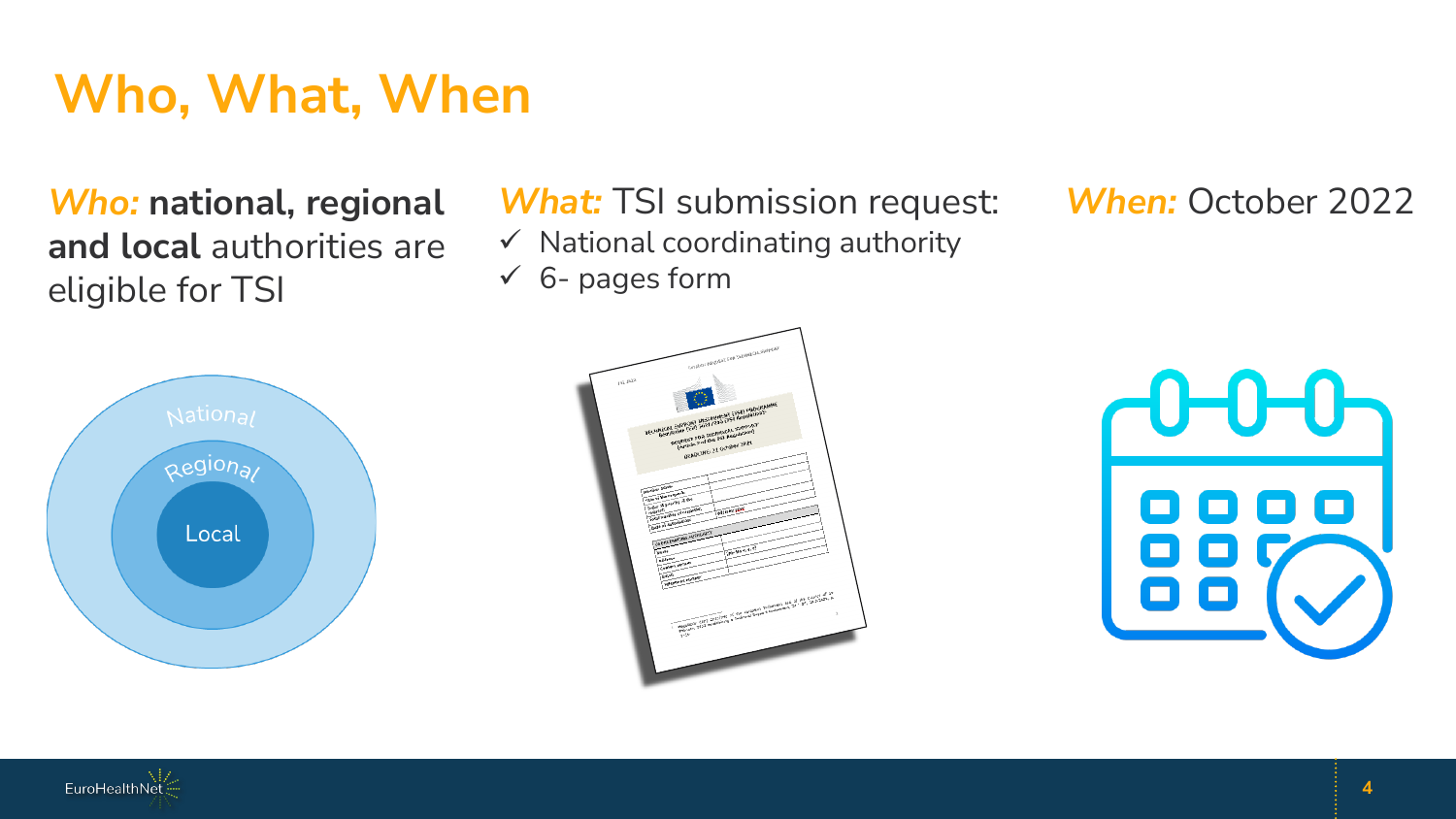# **EuroHealthNet support**

Coordinate inputs and provide guidance to the proposal

Review of and proofreading the draft

Ensure the relevance to the EU policy agenda/priorities

Liaison with EU officials

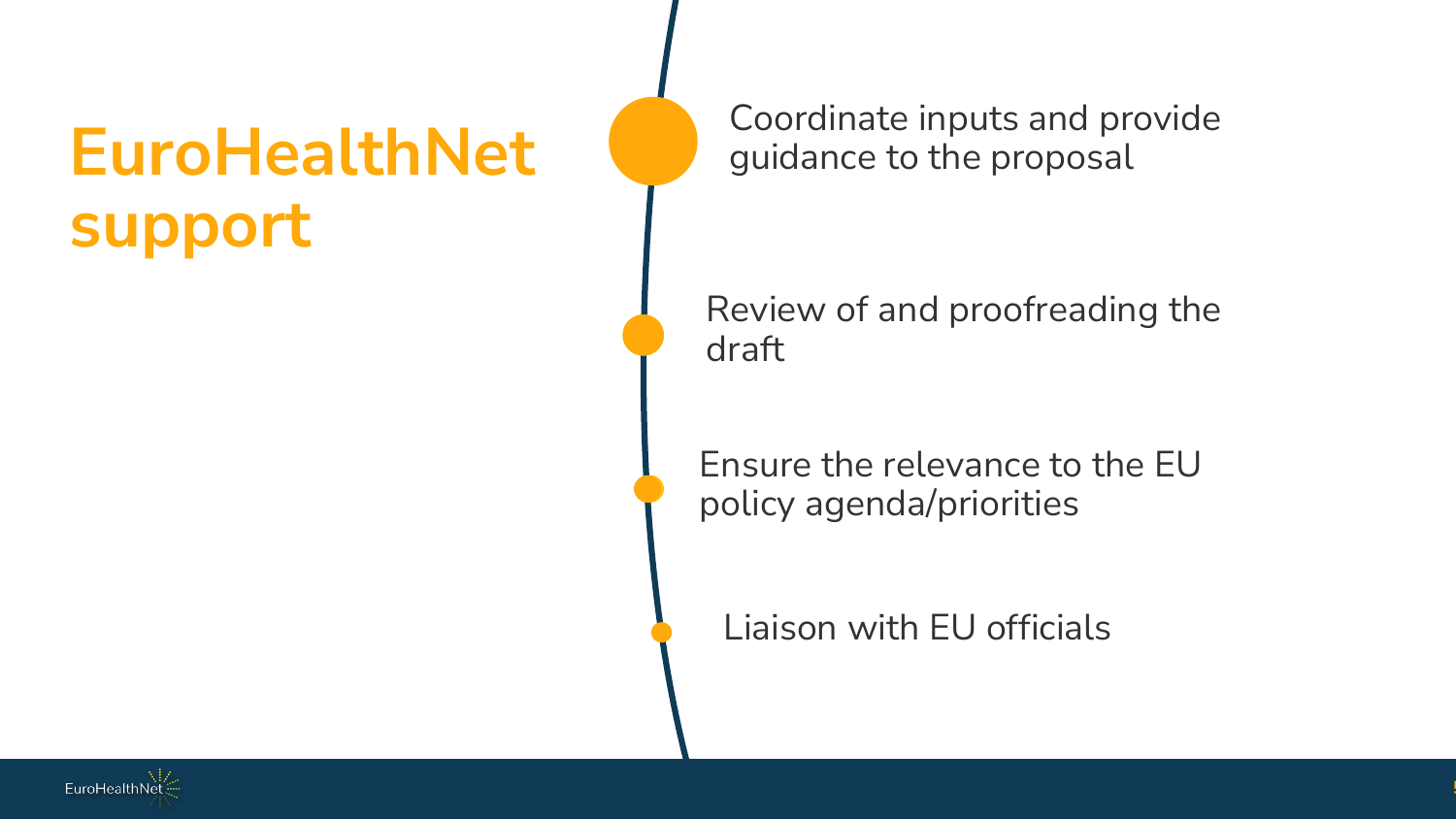# **What questions?**

*200 – 250 words x Questions 10+/- Questions*



- *What is the problem/need to be addressed with the support requested?*
- *How broad is the problem/need? Does it affect a significant part/sector of the economy or extend across several policy areas ('spill-over')?*
- *How deep or severe is the problem/need? What would be the consequences of the problem? Were there any previous reform efforts? What was the impact of those efforts? What did not work and why?*
- *How urgent is the need to address the problem?*
- *Provide relevant socio-economic (and environmental) indicators, data or evidence linked to the problem/need to be addressed*

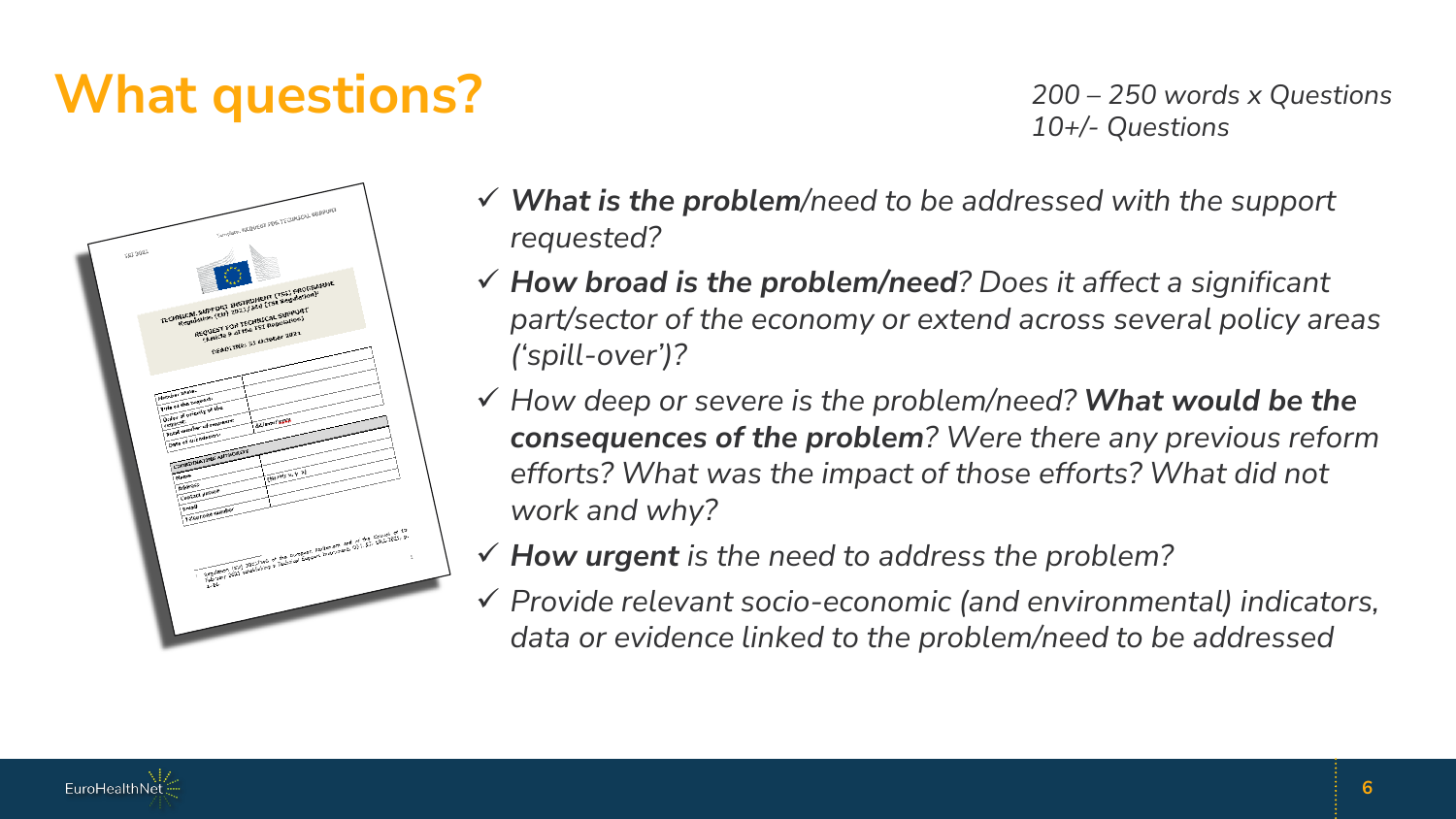## **Flagship: Child Guarantee**

Technical support to implement actions and policies, which prevent and **combat child poverty and social exclusion**.

### Guarantee access to essential services





- children with a **migrant background** or minority ethnic origin
- children with **disabilities**
- children with **mental health** issues
- children in **alternative care**
- children in **precarious family situations**

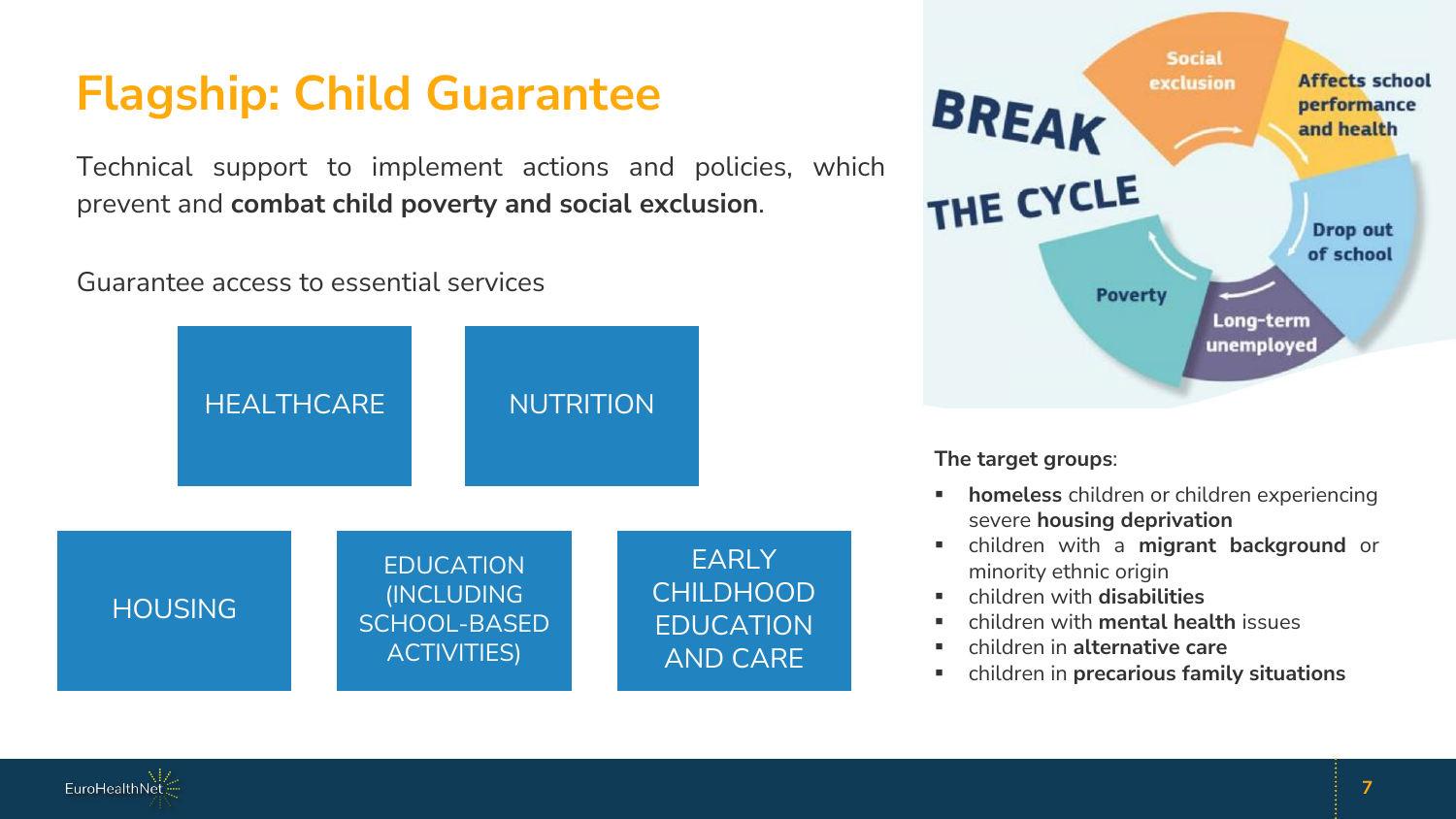## **Flagship: Child Guarantee**

Technical support to implement actions and policies, which prevent and **combat child poverty and social exclusion**.



EuroHealthNet related activities:

- $\checkmark$  2021 Country Exchange Visit
- $\checkmark$  National Contact Points dialoque
- $\checkmark$  EU Alliance for investing in children
- $\checkmark$  BestReMaP
- $\checkmark$  Consultations
- And more….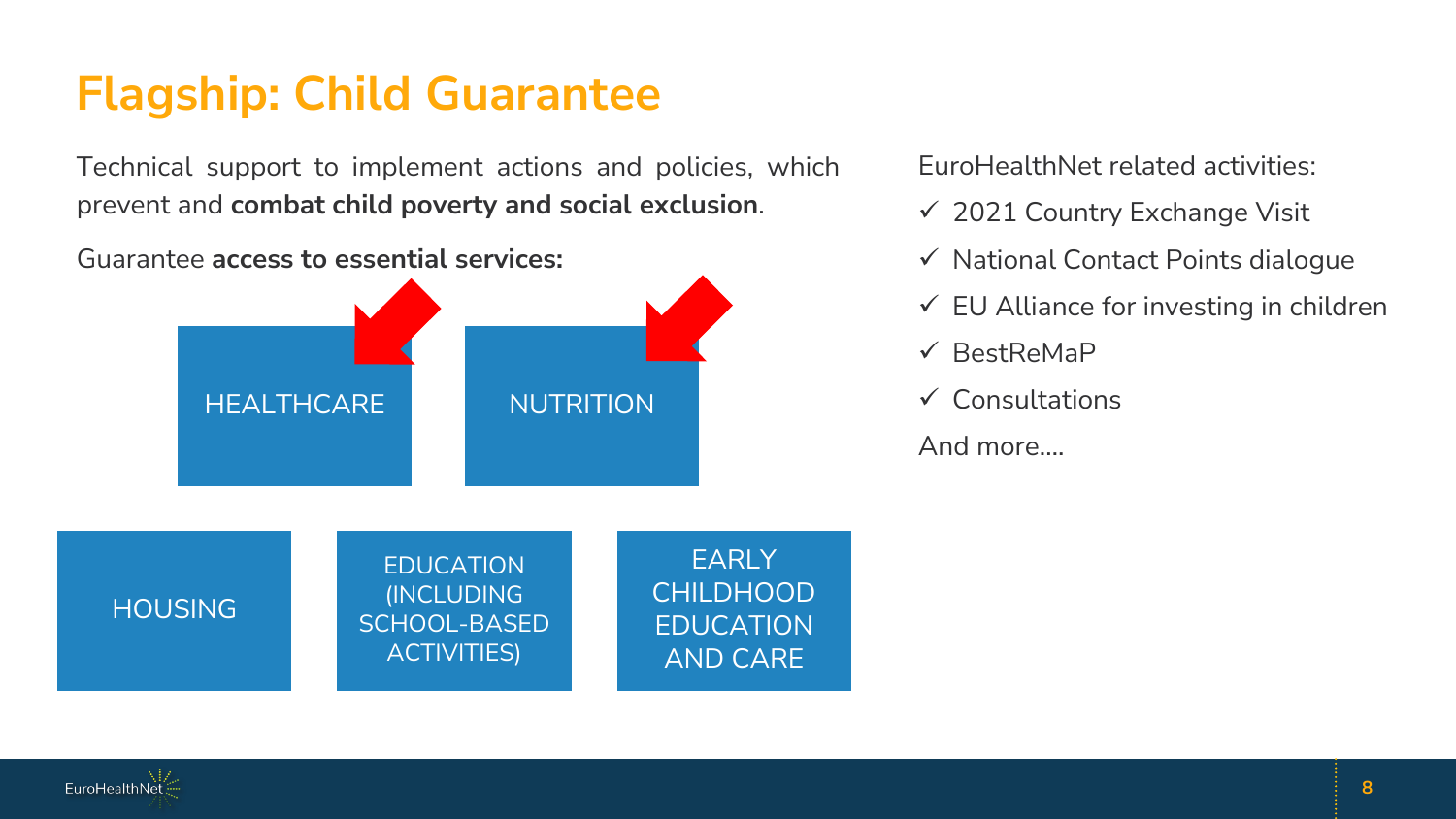# **Flagship: Integrated Care**

This Flagship Technical Support Project aims at helping the design and implementation of structural reforms in the **areas of health, social care and long-term care**

Work Packages:

- **Map existing information systems**, delivery models and databases on the provision of health, social and long-term care services
- **Develop a strategy** and a roadmap for achieving integrated care
- **Exchange of good practices** with other Member States and stakeholder consultations
- Support the **digitalisation of care**



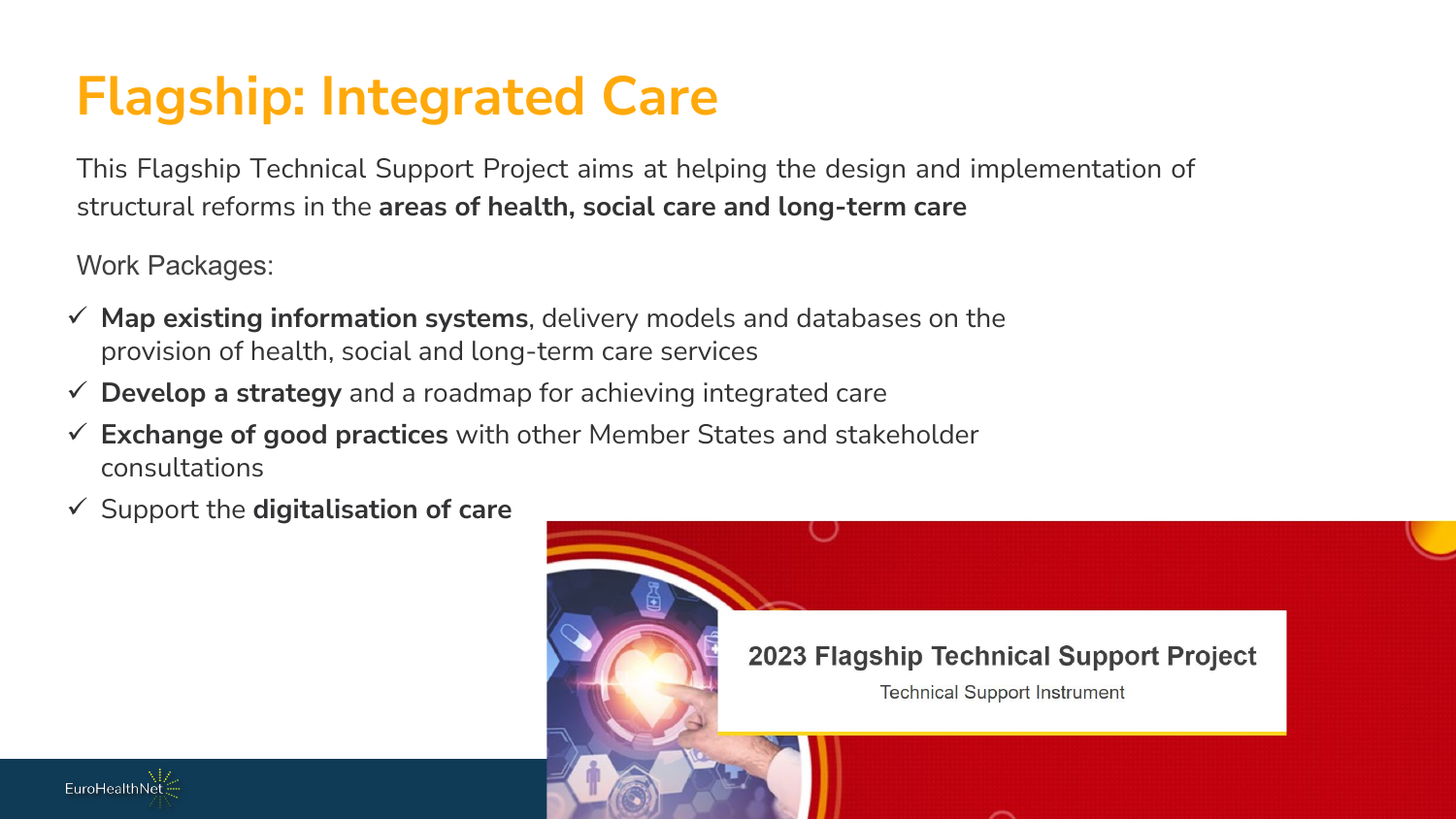# **More ideas**

**Healthy Living Environments;** technical support on how public health authorities can work with municipalities to improve living conditions and evaluate the effects on health/health equity

**Social/cultural prescribing**; technical support to strengthen linkages between primary health care services and local community-based services to implement and evaluate social/cultural prescribing initiatives

**Data and digital transformation**; strengthening the capacities of municipalities, or regions to measure health inequalities and act on findings